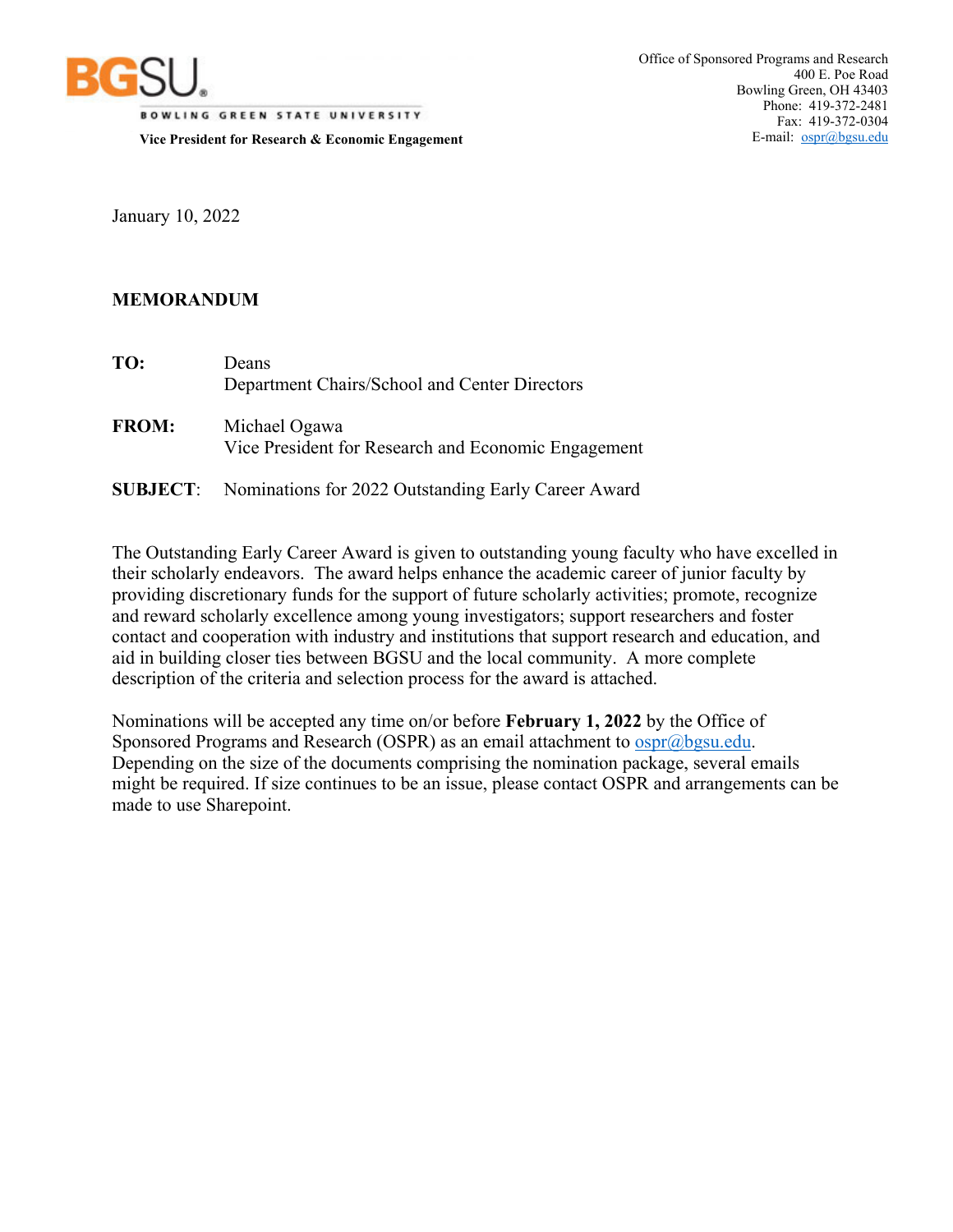# OUTSTANDING EARLY CAREER AWARD

The Office of Sponsored Programs and Research (OSPR) wishes to recognize outstanding early career faculty who have excelled in their scholarly endeavors. Financial support for this award is provided through an endowment established in the BGSU Foundation with fund contributions from the BGSU Ohio Eminent Scholars, Mid American National Bank and Trust, Mid Am Inc., and an anonymous donor. Additionally, funding has been provided by the Colleges of Arts and Sciences, Education, Technology, Health and Human Services, the Graduate College and OSPR.

### **Goals**

This award is intended to:

- enhance the academic career of junior faculty by providing discretionary funds for the support of future scholarly activities,
- promote, recognize and reward scholarly excellence among early career investigators,
- support researchers and foster contact and cooperation with industry and institutions that support research and education, and
- aid in building closer ties between BGSU and the local community.

#### **Selection**

Each year a recipient will be selected from a pool of candidates who have been nominated by their departments and/or colleges. Thus the nomination itself will provide recognition for a select group of junior faculty. Further screening leading to the selection of the recipient will be conducted via a peer review process coordinated by OSPR. Review by the OSPR Committee will be based on the nominee's demonstrated scholarly ability and potential significance of scholarly accomplishments and efforts in securing external funding support.

### **Award**

The award recipient will be announced at the annual Faculty Excellence Awards. The recipient will receive a cash award of \$2,000 in addition to \$1,000 deposited into his or her discretionary research account.

#### **Submission**

All materials must be submitted to OSPR on/or before **February 1, 2022**. Eligible scholars may be nominated by their department or college. Departments should forward their nominations and any pertinent documents to the college offices. College deans will forward their comments and recommendations to the OSPR office, along with the nomination packages. College deans are asked to rank their nominees in the event that there are more than one within a single college. The nomination will include a letter of nomination from the Chair and/or Dean, a current resume, copies of recent reprints, current research plan and other relevant information.